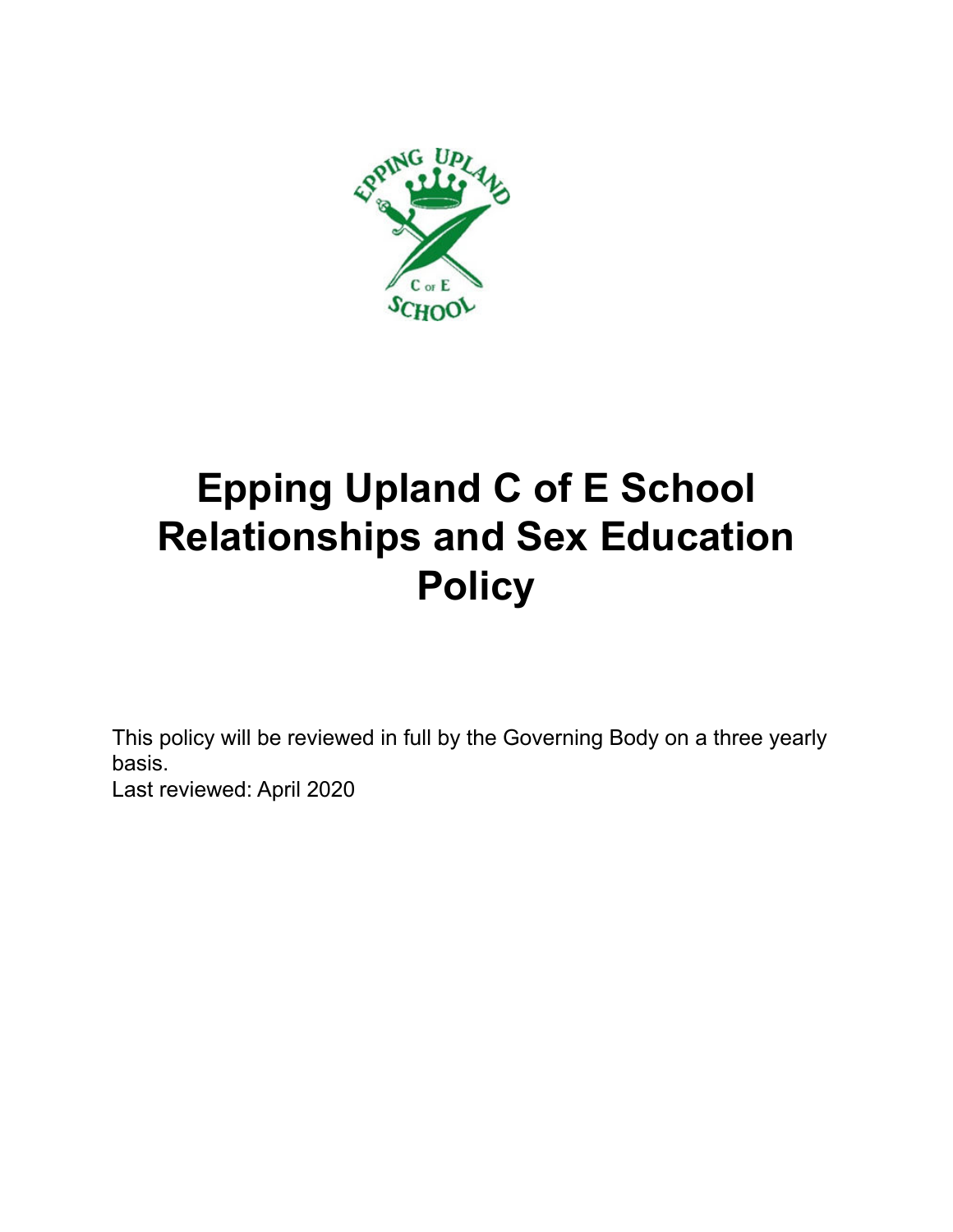

### **RELATIONSHIPS AND SEX EDUCATION POLICY EPPING UPLAND C.of E. PRIMARY**

#### **1 Introduction**

- 1.1 We have based our school's Relationships and Sex Education policy on the Department for Education Relationship Education, Relationship and Sex Education and Health Education Statutory Guidance 2020.
- 1.2 In this policy, RSE is defined as 'learning about physical, moral and emotional development. It is about understanding the importance of marriage for family life, stable and loving relationships, respect, love and care. It is also about the teaching of sex, sexuality, and sexual health'. RSE is part of the personal, social, health and economic education (PSHE) curriculum in our school. While we use RSE to inform children about sexual reproduction, we do this with regard to matters of morality and individual responsibility, and in a way that allows children to ask and explore moral questions.

#### **2 Aims and objectives**

- **2.1** Through the science and PSHE curriculum we teach children about:
	- the physical development of their bodies as they grow into adults through the science curriculum
	- the way humans reproduce;
	- relationship issues;
	- respect for the views of other people;
- **2.2** In Year 6, in addition to the above we aim to teach the children about:
	- sex education sexual intercourse
	- respect for their own bodies and sexual activity in the context of a committed, long-term, and loving relationship.
	- moral questions including the legal age of consent
- **3 Context**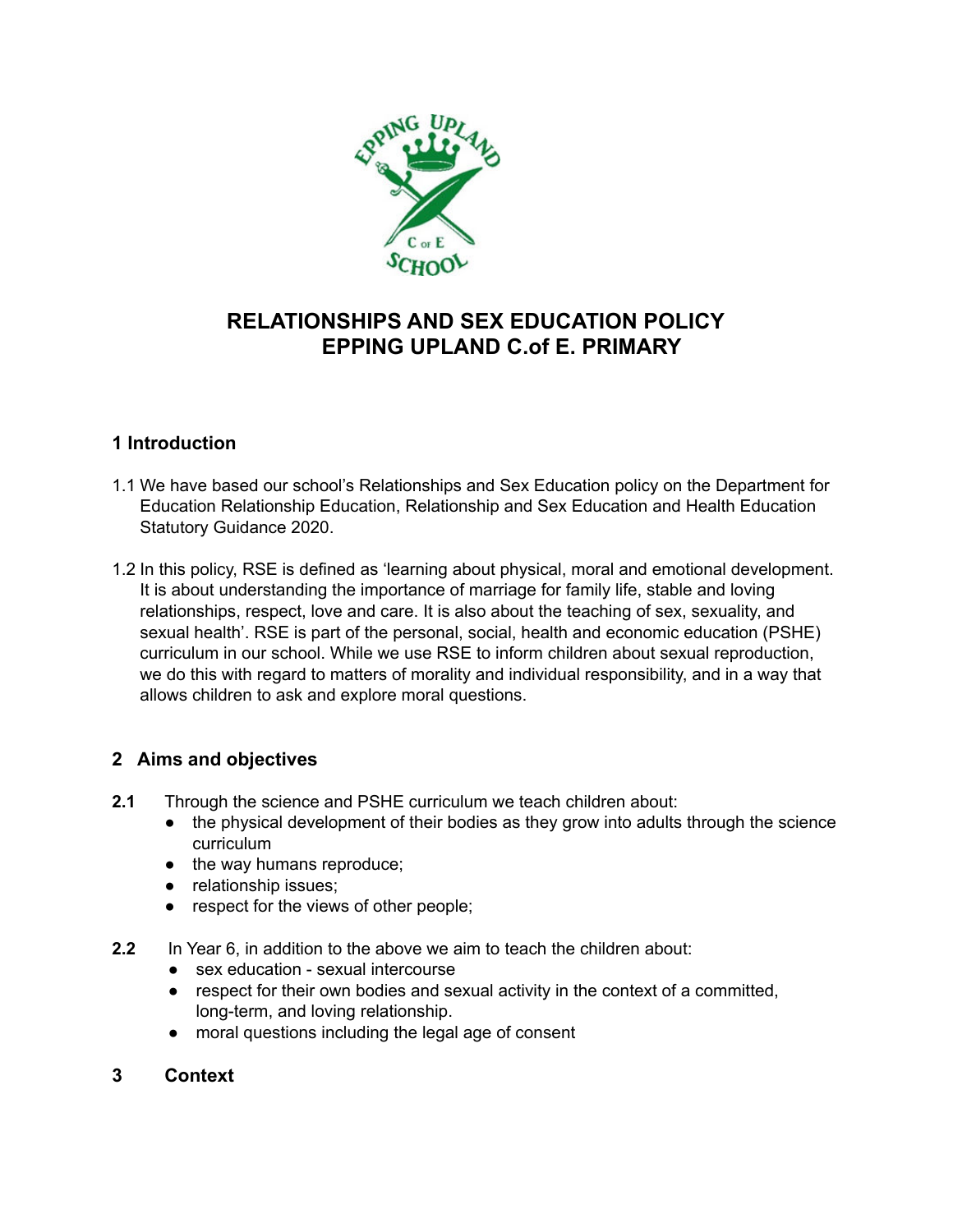- **3.1** We teach RSE in the context of the school's Christian aims and values framework. While Relationship and Sex education in our school means that we give children information about sexual behaviour, we do this with an awareness of the moral code and values which underpin all our work in school. In particular, we teach sex education in the belief that:
	- RSE should be taught in the context of marriage and loving and respectful relationships and family life.
	- RSE is part of a wider social, personal, spiritual and moral education process;
	- children should be taught to have respect for their own bodies;
	- children should learn about their responsibilities to others, and be aware of the consequences of sexual activity;
	- it is important to build positive relationships with others, involving trust and respect;
	- children need to learn the importance of self-control.- in what context ? (not sure what is meant by this )

#### **4 Organisation**

- **4.1** In PSHE under the gudiance of the Relationship Education, Relationship and Sex Education (RSE) and Health Education 2020 we teach children about relationships, and we encourage children to discuss issues. We teach about the parts of the body and how these work, and we explain to them what will happen to their bodies during puberty. For example, we tell the children that male voices will change during puberty and we explain to the children about menstruation. We create a safe learning environment where we encourage the children to ask for help if they need it.
- 4.2 When teaching all aspects of PSHE it is important that the learning is accessible to all including pupils with SEND. We have a duty of care to prepare all our children for them for their future. We ensure our teaching is sensitive, age and developmentally appropriate
- **4.3** In science lessons at Key Stage 2, teachers inform children about puberty and how a baby is born. For this aspect of the school's teaching, we follow the guidance material in the national scheme of work for science as well as the guidance of the Relationship Education, Relationship and Sex Education (RSE) and Health Education 2020. In Key Stage 1 we teach children about how animals, including humans, how they move, feed, grow and reproduce, and we also teach them about the main parts of the body. Children learn to appreciate the differences between people and how to show respect for each other. In Key Stage 2 we teach about life processes and the main stages of the human life cycle in greater depth.
- **4.4** In Year 5 we place a particular emphasis on health education, as many children experience puberty at this age. We liaise with the school nurse about suitable teaching materials to use with our children in these lessons. Teachers do their best to answer all questions with sensitivity and care. By the end of Key Stage 2, we ensure that both boys and girls know how babies are born, how their bodies change during puberty, what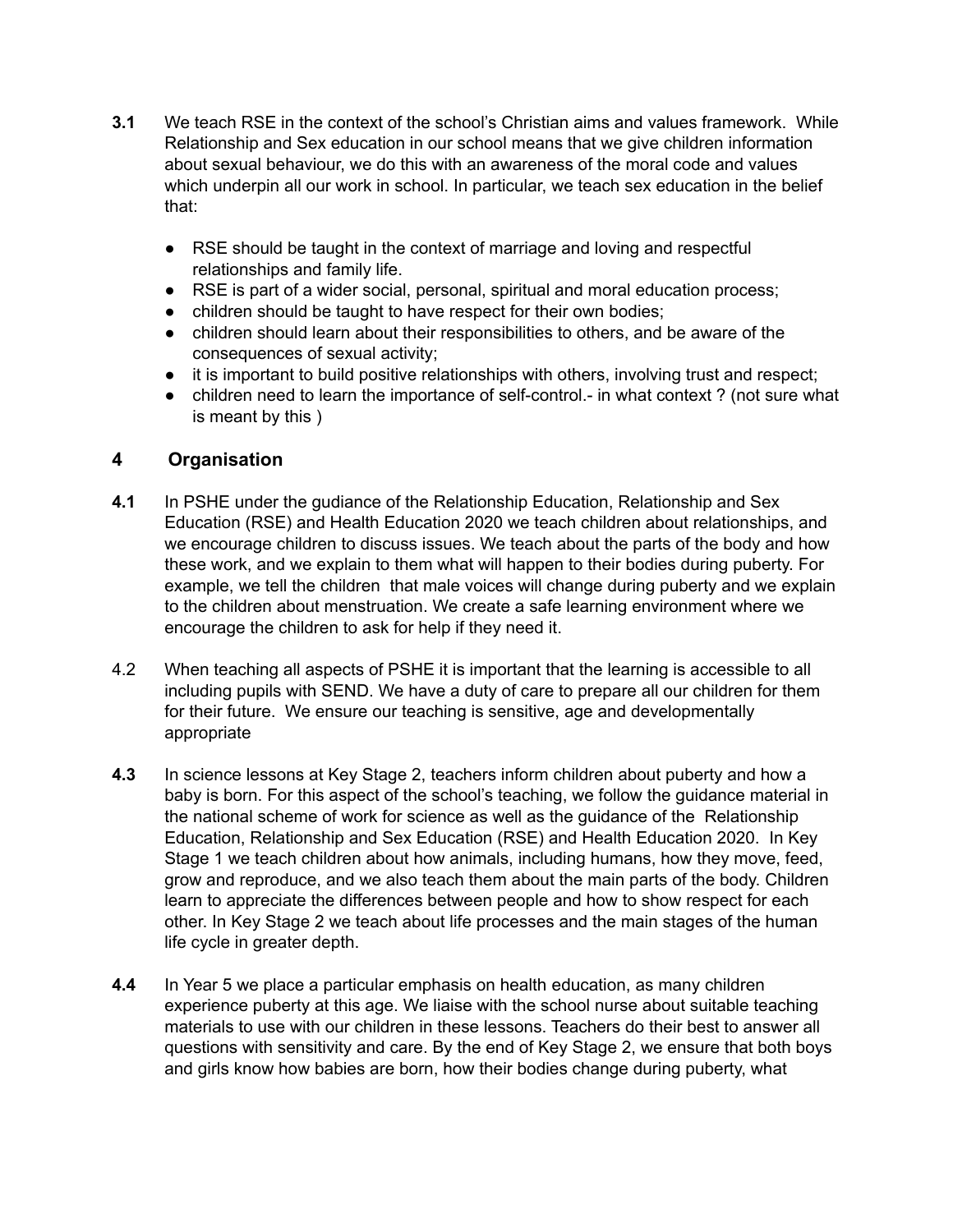menstruation is, and how it affects females. We always teach this with due regard for the emotional development of the children.

#### **5 The role of parents/carers**

- **5.1** The school is well aware that the primary role in children's sex education lies with parents and carers. We wish to build a positive and supporting relationship with the parents and carers of children at our school through mutual understanding, trust and co-operation. In promoting this objective we:
	- inform parents about the school's RSE policy and practice, possibly through a parents' meeting;
	- answer any questions that parents may have about the sex education of their child;
	- take seriously any issue that parents raise with teachers or governors about this policy or the arrangements for RSE in the school;
	- engage with parents/carers when reviewing the school policy and making modifications to it as necessary;
	- inform parents about the best practice known with regard to RSE, so that the teaching in school supports the key messages that parents and carers give to children at home. We believe that, through this mutual exchange of knowledge and information, children will benefit from being given consistent messages about their changing body and their increasing responsibilities.
- **5.2** Parents/carers have the right to withdraw their child from the Year 6 Sex Education aspect of the PSHE programme that we teach in our school (point 2.2). If a parent / carer wishes their child to be withdrawn from this aspect of RSE lessons, they should discuss this with the Headteacher, and make it clear which aspects of the programme they do not wish their child to participate in. The school always complies with the wishes of parents or carers in this regard.

#### **6 The role of other members of the community**

**6.1** We encourage other valued members of the community to work with us to provide advice and support to the children with regard to health education. In particular, members of the Local Health Authority, such as the school nurse and other health professionals, give us valuable support with our RSE programme. Other people that we call on include Epping Upland clergy, social workers and youth workers.

#### **7 Confidentiality and Safeguarding**

**7.1** Teachers conduct RSE lessons in a sensitive manner and in confidence. However, if a child makes a reference to being involved, or likely to be involved in sexual activity, then the teacher will take the matter seriously and deal with it as a matter of safeguarding. Teachers will respond in a similar way if a child indicates that they may have been a victim of abuse. In these circumstances the teacher will talk to the child, but not question, and record the conversation and follow the Safeguarding Procedure . If the teacher has